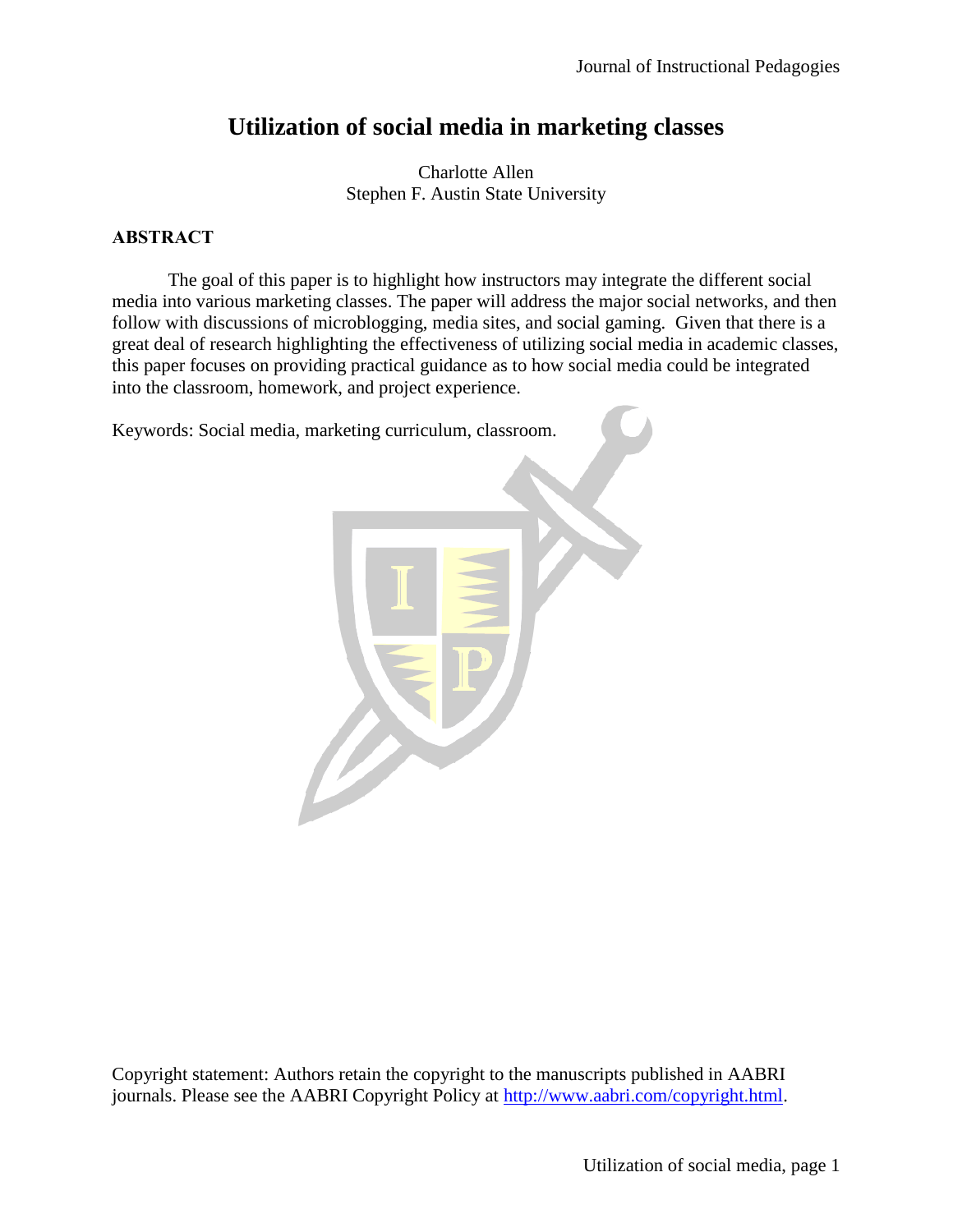#### **INTRODUCTION**

As college students are becoming more immersed into the social media as a personal communications channel, the possibilities abound for integrating many of the social media platforms into the classroom, homework, and project experience. The goal of this paper is to discuss the various social media and highlight how instructors may integrate the different social media into various marketing classes. While it seems logical to use many of the social media in online classes, this paper will focus on the use of social media as a supplement to the traditional classroom experience. This paper will begin by addressing the major social networks, and then follow with discussions of microblogging, media sites, and social gaming. Integrated with the discussion will be examples of how specific social media may be used in the traditional classroom and as a basis for experiential learning through project assignments.

#### **SOCIAL NETWORKS**

The discussion will begin with the most popular of the social media: Facebook. At the end of 2008, Facebook finally achieved the number one slot over MySpace in the number of users (Schonfeld, 2008). At the end of 2009, Facebook averaged over 400 million active users, although only around 116 million were located in the United States (Saleem, 2010). By the end of 2011, Facebook was reporting a user base of over 800 million people with eighty percent of its users being outside the US (Facebook Statistics, 2012). The most obvious method for integrating Facebook (and MySpace) into the classroom is to utilize examples of marketers who are using those sites to promote their goods. For example, Target, Sephora, Olive Garden and Jamba Juice are partnering with Facebook to launch the Facebook card, a reusable gift card that can be used at the above retailers (Van Grove, 2013). This is an excellent scenario for a Principles of Marketing class or an Internet Marketing class that discusses the interaction of online and offline promotions, the growing popularity of virtual or online currencies, and the consumer buying process. Considering that Facebook is using a phased roll-out of the gift card offer it would also be a useful discussion in a Marketing Research class section on test markets or in a Principles of Marketing class on new product introduction.

Another method to pull the social media into the classroom is for professors to create Facebook pages for their classes which can aid students in keeping tabs on current events, both class and business topics related. This method works for regular classroom situations, hybrid classes and online classes as well. However, before doing so, the instructor should check with not only their university, but their college and department as well for guidelines or rules for creating and maintaining a Facebook page for educational purposes, especially with the use of any school or college logo as the picture on the Facebook page. Many universities are very strict as to who can have access to any logos or symbols and how they can be used in any material, whether printed or online. This will add another channel of communication between the professor and student, which means that the professor will need to spend the time and effort to not only maintain the page, but to answer messages or questions posted by students and possibly delete any inappropriate comments. If a class has group work, setting up a Facebook page for each group to use to communicate with other group members that the professor also has access to can aid in group communication and interaction.

There are some ethical issues that professors should think through before setting up a Facebook page for their class. First, the instructor must decide whether to require the class to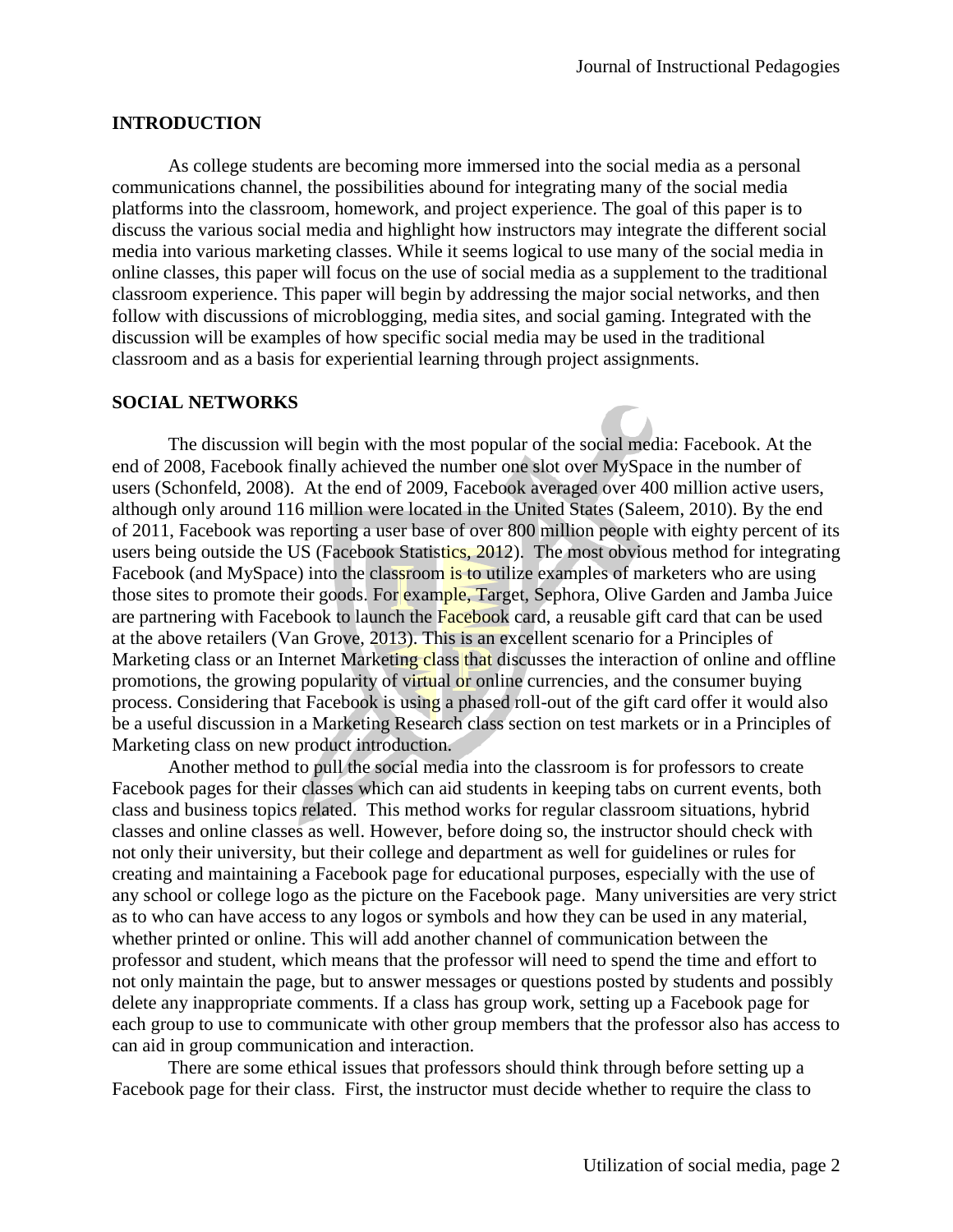"like" the Facebook page or whether it is optional for the student to subscribe to the page. This decision will impact the type of material posted on the page. The division between the personal and professional world may start to overlap especially with student postings on Facebook in general since the professor will possibly learn a great deal of detail about the students' personal lives and school habits due to now having access to the feeds off of their personal pages. Most students do not use any of the filtering tools that Facebook possesses which allow for certain groups to see or not see specific posts, so they professor will see everything that the student posts. Many students like having a Facebook page for a class since it keeps them updated on class announcements (and they are using the social media, with over three quarters of the Millennial Generation having a social media account (Pew, 2010)). For example, what happens when a student posts about how much they partied over the weekend and how hung-over they are and then calls or emails the professor on Monday to say they have the flu? Situations such as this may raise more questions than answers as to whether the benefits of a class Facebook page outweigh the time and effort spent to maintain the page (Stripling, 2010). This kind of situation does provide a "learning opportunity" to review with any class the privacy settings on Facebook (along with the other social media) and how one's online presence in general may negatively impact one's professional world. Given that in a current study, nearly seventy percent of human resource professionals had rejected a job candidate due to postings on a social networking site, this offers an excellent opportunity to have an interactive discussion with the class about online screening of job applicants (Reppler, 2011) and what should be made public or private on Facebook (or any other social media outlet, blog or website).

No discussion of social networks is complete without a look at LinkedIn, the business social networking site. Students tend to not be aware of it, but it would be useful for them to be knowledgeable of its benefits as part of career networking. An assignment to have a student setup a LinkedIn account would be an excellent career tool since nearly half of human resource professionals look up applicants' LinkedIn accounts (Reppler, 2011) and it is expected of a job applicant in the social media world to have a professional LinkedIn account, especially since there are situations of students finding work through endorsements through LinkedIn contacts (Wecker, 2012). Examples of marketing related groups on LinkedIn include the American Marketing Association Group with over 9,700 members who have discussions on everything from how to explain social media effectiveness to their upper level managers to job and internship openings along with dealing with AdWords campaigns and other relevant professional topics; however one must be a member of AMA to join the LinkedIn group (one must supply a valid AMA member number to be allowed to join). More specific marketing related groups include the eMarketing Association (nearly half a million members), Digital Marketing (over 40,000 members), Advertising Professionals (nearly 90,000 members), Logistics and Supply Chain Network (with over 110,000 members), and Macy's Alumni Group (with over 7,000 past and present employees) (LinkedIn, 2013). The alumni organizations and career services of many colleges tend to have a presence on LinkedIn as well.

The newest entrant online the social networking scene is Google+ (Plus), launched in 2011 which features different "circles" and allows the user to select what content each circle sees or does not see (Kaste, 2011). The numbers are rather sketchy due to Google's forced sign-up process, but it is reported that ninety million users have signed-up to the new social media site (Bodkin, 2012). Along with the international social networking sites such as Orkut and VK, there are multiple niche social networks in operation: Best of All Words (aimed at the top 1% of Internet users), MapMyRide (for cyclists), and Battlenet (for gamers) to name a varied few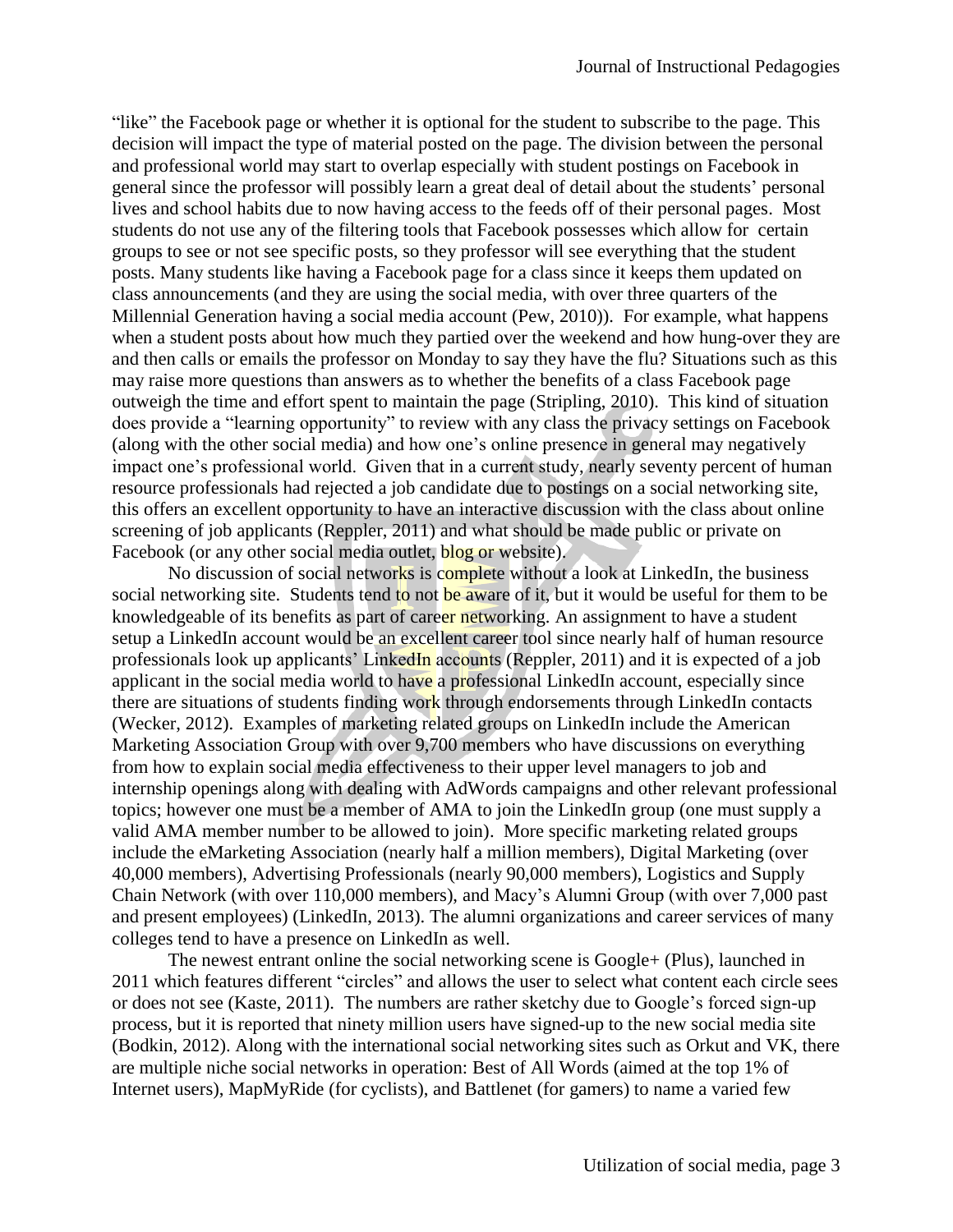(Arno, 2012). For an overview of the various social media highlighted in the paper, refer to Table 1 at the end of the paper.

#### **MICROBLOGGING**

Are you twittering? Have you ever posted a tweet? Twitter answers the question: what are you doing right now? One then has 140 characters to post (or tweet) the answer to that question. In January 2010, over 75 million people visited the twitter site, with 23.5 million of them being U.S. visitors, which amounts to around 50 million tweets posted a day (Wilhelm, 2010). Over a year later, the 50 million tweets a day have grown to over 140 million tweets a day (Twitter Blog, 2011). Coming into the forefront in 2008 was microblogging, which is blogging done with size or space constraints by posting brief message (Merriam Webster, 2013). Many of the large companies have a twitter presence: Coca-Cola (@CocaCola with 650,000 followers), Starbucks (@Starbucks with over 3.3 million followers), Dell Outlet (@DellOutlet with 1.5 million followers), Ebay (@Ebay with 183,000 followers) as compared to Etsy (@Etsy with 1.8 million followers), and Kraft Foods (@KraftFoods with 44,000 followers) to name a few. Many companies also have multiple Twitter accounts based on usage, products, or geographic areas. @StarbucksUK has almost 200,000 followers to go along with the main Starbucks account- the @Starbucks Card even has 47,000 plus followers! Amazon has two twitter accounts; one it uses for general purpose information (@Amazon with 433,000 followers) and one for information on sales, promotions and discounts (@Amazondeals with 330,000 followers) (Twitter Searches, 2013). Marketers also use twitter to post about new products, new videos posted on YouTube or Vimeo (it allows a short url address to be in the "tweet"), coupon codes or links for purchasing at their e-commerce sites, charity functions they are involved with, recipes using their products, and many others. Panera Bread is currently offering a hidden menu that is only available to specific customers through their MyRewards program and social media sites such as twitter (Solomon, 2013). Customers then can walk up to the retail counter and say that they want to order off of the hidden menu and what they want to order. This requires that Panera integrate the online and offline operations of their company so that retail personnel know what the customer is ordering, an interesting discussion to have in many marketing classes or a services marketing class. Companies also have to be prepared to monitor and respond to tweets since many customers use it to complain about anything from lousy customer service to bad food and out of stock items.

Twitter can be accessed (and searched) without having to sign up for an account which makes it simple to demonstrate a firm's twitter page in class. A professor could also set-up a twitter page for any marketing class to send announcements and reminders, much as can be done with a Facebook page as well. A hashtag could be set-up for each class or section, for example #MKT351 would be used to tie in all of the comments and questions for that class. Since most of the mobile apps for twitter are free, students are able to know what is going on with the class without having to pay money for the product (although depending on their service plan, they may have to pay for each text message received on their phones so be careful when making it a requirement for the class to have texts sent to them).

Tumblr has come onto the social media scene as one of the fastest growing microblogging sites, moving from a \$3 million dollar valuation in 2007 to an \$800 million valuation in 2011. It is different from Twitter in that nearly half of the posts on Tumblr are photographs. Nearly forty percent of all of Tumblr's post come from around two percent of its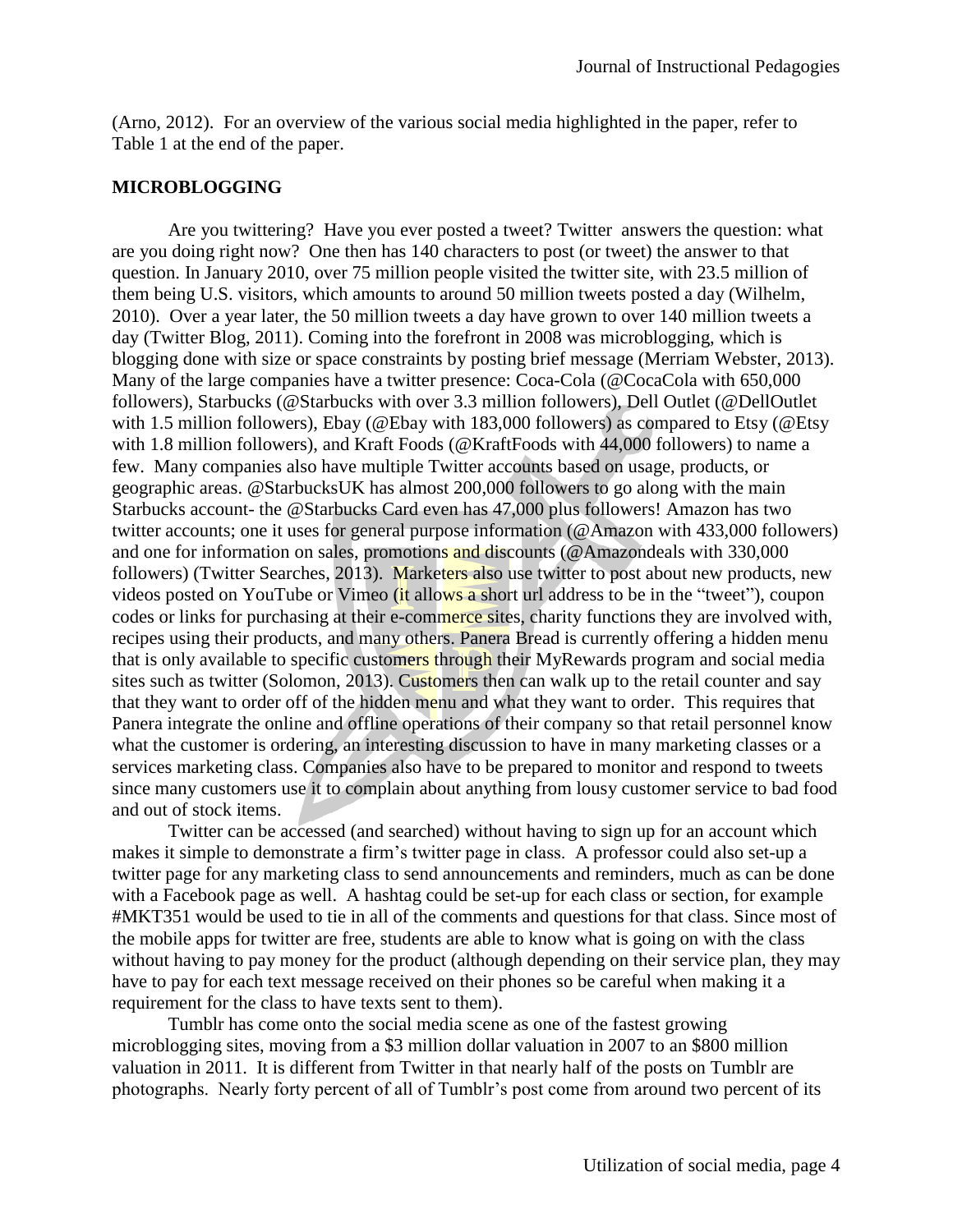users (Mashable Tumblr Numbrs, 2011). A class Tumblr account would be well-suited to an advertising and promotion class for posting advertisements or to retail class to post pictures of displays and fashion items. Like with the other microblogging sites, Tumblr will also expose students to the use of hashtags. A good example to use in class would be the hashtag of #Superbowl to promote specials or advertisements tied in with the SuperBowl.

#### **MEDIA SITES**

The major media site would be YouTube, which as of April 2010 had more Google Searches than MySpace, although not quite as many as Facebook (Marshall, 2010), illustrating the rising popularity of both YouTube and Facebook and the declining popularity of MySpace. Many large retailers have their own Channel on YouTube using it to promote their products, show advertisements, and drive traffic to both their brick and mortar and online stores. Blendtec blenders took a relatively unknown brand name and used YouTube videos to attract the consumer market for what was until that time a product used mostly in commercial kitchens (Bernoff, 2007). It succeeded wildly and not only does Blendtec still have their YouTube videos up (one of the latest is placing an iPad into the blender), but has launched their own domain name: willitblend.com. While Flickr does not have the same kind of volume of users as YouTube, it is still very popular with consumers for posting photographs with over 518 million photos uploaded in 2012 (Michel, 2013). Many fashion companies have their own Flickr albums to show off the styles for the upcoming season. Students can also use Flickr to search for pictures that show store logos, layouts, merchandising, and promotions for various retailers internationally without ever leaving the city they live in. Seeing what consumers are using to "tag" both YouTube videos and Flickr photographs can help aid marketers in choosing what search terms to purchase for sponsored listings on Google and other search engines and use for basis search engine optimization (SEO).

Pinterest, which allows its users to "pin" photos on an online bulletin board by specific, user chosen themes has grown to over 28 million users at the end of 2012 since being launched in 2010 (McBride, 2013). A little over 17% of Pinterest users are the age of traditional college students, so it is quite likely a professor will have a few students who use Pinterest in their classes which aids in class discussion although the site does skew to a female demographic (Erickson, 2012). Many of the most popular brands have a board on Pinterest, making it an easy target for discussions on brand equity and the value of referrals to other websites and physical, retail locations. However, Pinterest is not the domain of only Fortune 500 companies as many Etsy (the online hand crafted goods auction site) dealers, small businesses and entrepreneurs are taking advantage of its positive impact upon sales of their products. Beyond classroom discussion, students could be assigned to setup Pinterest boards for class projects- "pinning" the articles, videos and pictures together than align with the homework topic. Furthermore, with permission of the university, students could also set-up Pinterest boards to help market the university to incoming freshmen or to promote school functions or groups. The instructor of an internet marketing class could setup a Pinterest board featuring examples of excellent web design or the instructor of an advertising class could setup their board featuring examples of effective billboards or any other form of advertising media.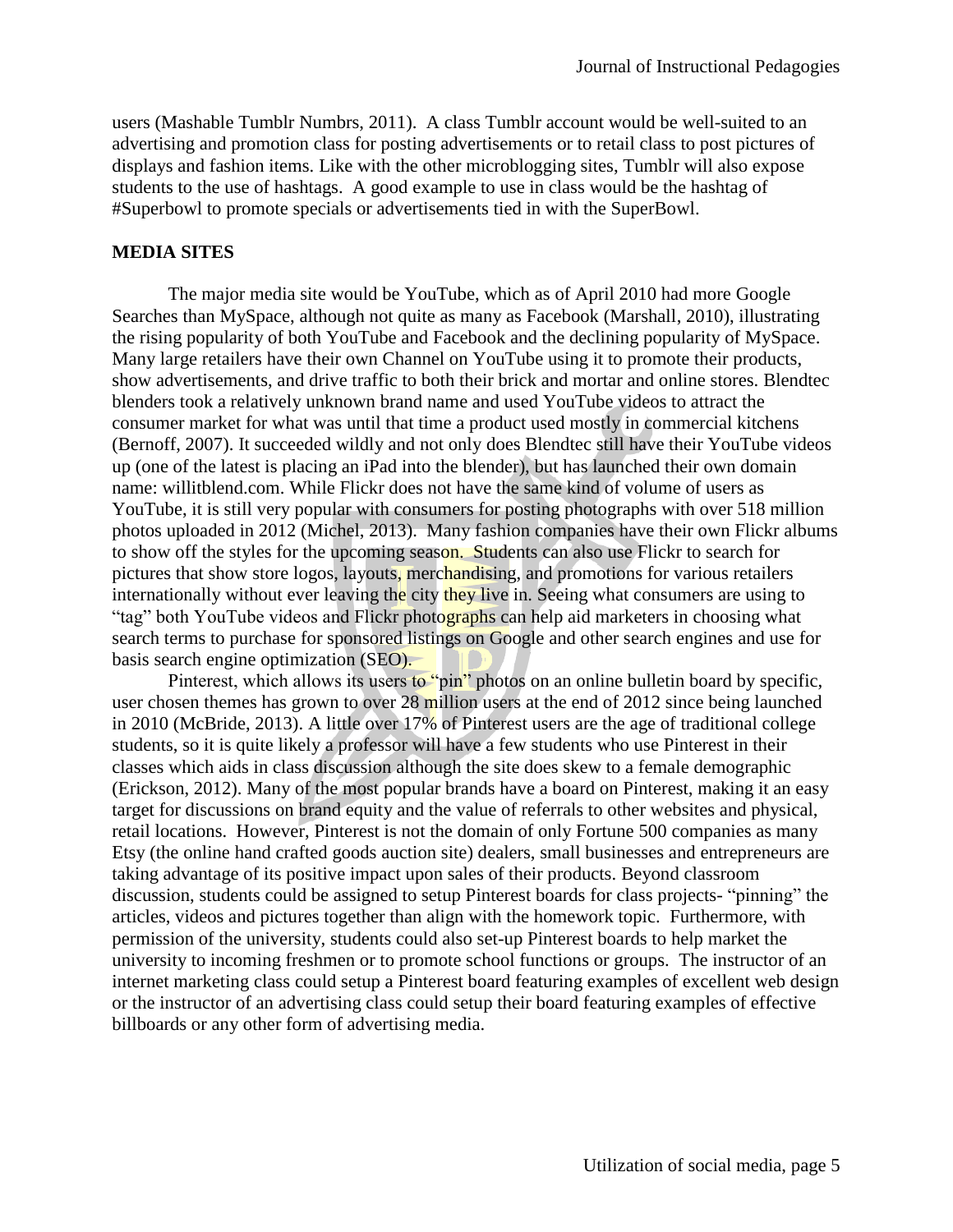## **SOCIAL GAMES**

While many people are logging into the social media to update their status, post pictures or upload videos, over sixty-eight million American consumers are expected to play one of more social games this year (Schreier, 2012). The top three Facebook games by usage in 2011 were: Gardens of Time, Sims Social, and Cityville (Facebook Platform 2012). Over 65 million people each day play one of the popular online games by Zynga: Mafia Wars, Farmville, Café World or Zynga Poker (Gross, 2010). Since there is a good chance that most of the students have played or know someone who plays one of the popular social games, this is an excellent topic to bring up to discuss online consumer behavior and how marketers can use games to pull in traffic, highlight brand benefits, and entertain consumers. Scvngr, a location based game played on mobile devices, teamed up with Coca-Cola and Gamestop in 2011 for a "Happiness in Numbers" challenge game. Players could earn rewards from both companies and could post their activities to their Facebook or Twitter accounts (Katz, 2011).

## **CONCLUSION**

Forrester Research (2009) reported that consumers used the social media to make over 500 billion impressions about products and companies last year with over 95% of those impressions coming through Facebook, MySpace, Twitter or LinkedIn. As businesses become more entrenched in the social media, educators and students will need to keep up to date on the different platforms that people will use to publish, communicate and share content online now and in the future. It is important to note that the use of technology should not be for technology's sake, but for bringing added value into the marketing curriculum and classroom (Chao, Parker, & Fontana, 2011). Furthermore, as students become more and more accustomed to the social and digital media in their personal lives, they will expect to have social media be a part of their academic (and later professional) lives.

| <b>Type of Social Media</b> | <b>Explanation</b>          | <b>Examples</b>             |
|-----------------------------|-----------------------------|-----------------------------|
| Social Networking           | Share and communicate       | Facebook, MySpace,          |
|                             | personal and business       | LinkedIn, Google+, Orkut,   |
|                             | information                 | VK, MapMyRide               |
| Microblogging               | Blogging that is text based | Twitter, tumblr, microblogr |
|                             | (around 140 characters or   |                             |
|                             | less)                       |                             |
| <b>Media Sites</b>          | Sharing various types of    | YouTube, Flickr, Pinterest  |
|                             | media, especially videos    |                             |
|                             | and photographs             |                             |
| <b>Social Games</b>         | Games integrated into the   | Farmville, Mafia Wars,      |
|                             | different social media      | Scyngr                      |

## **TABLE 1: SOCIAL MEDIA EXAMPLES**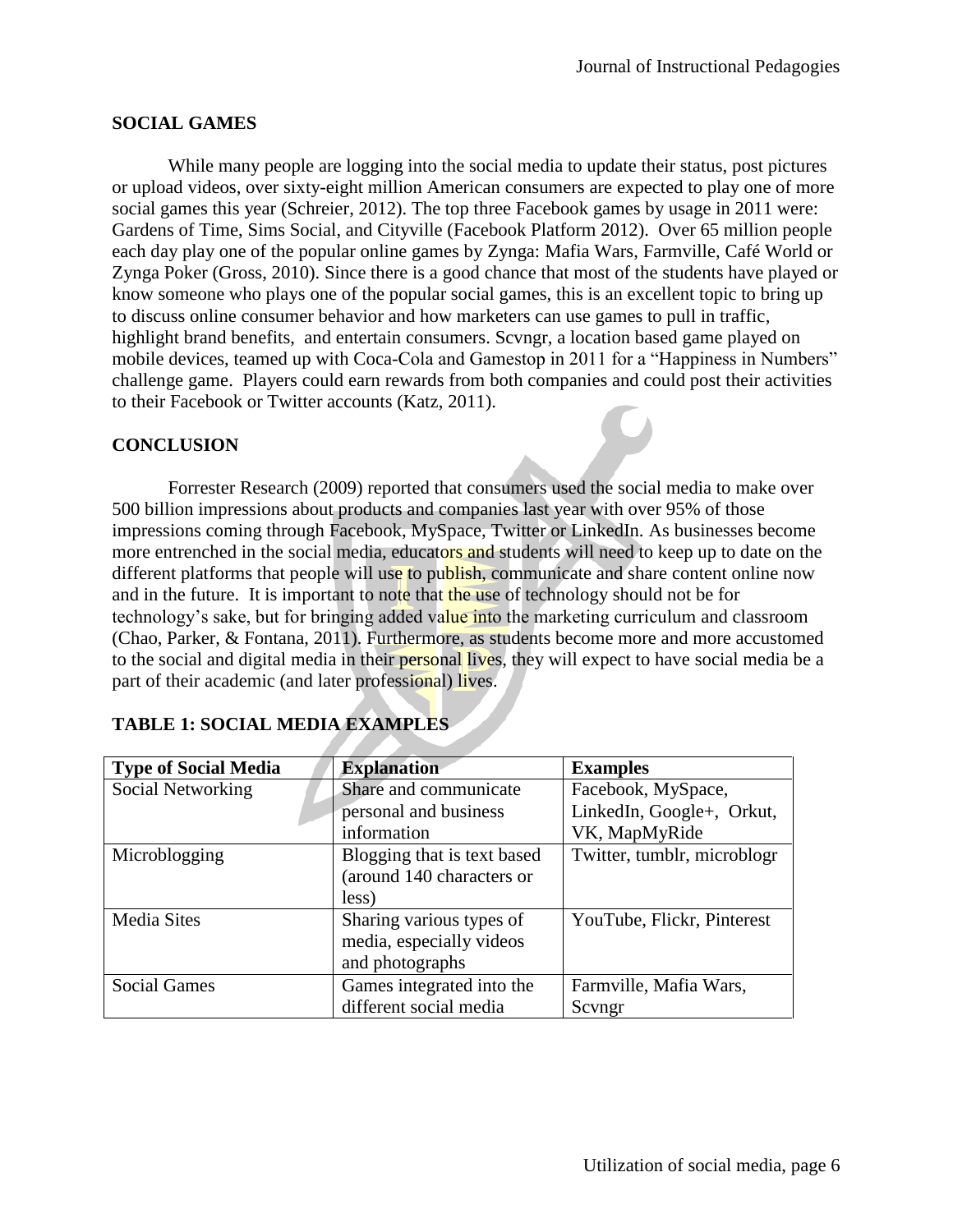# **REFERENCES**

- Arno, C. (October 26, 2012). Niche Social Networks. Retrieved from <http://searchenginewatch.com/article/2220097/Niche-Social-Networks-New-Players->Platforms-Their-Success
- Bernoff, J. (July 10, 2007). willitblend: Speaking through YouTube. Retrieved from <http://forrester.typepad.com/groundswell/2007/07/willitblendcom-.html>
- Bodkin, J. (January 2012). Google Doubles Plus Membership with Brute-Force Signup Process. Retrieved from<http://arstechnica/gadgets/news/2012/01/google-doubles-plus>
- Chao, J.T., Parker, K.R., & Fontana, A. (2011). Developing an Interactive Social Media Based Learning System. *Issues in Informing Science and Information Technology*, 8 (2011), 323-334.
- Erickson, C. (February 25, 2012). 13 Pinteresting Facts. Retrieved from http://mashable.com/2012/02/25/pinterest-user-demographics/
- Facebook (January 26, 2012). Statistics. Retrieved from <https://www.facebook.com/press/info.php?statistics>
- Facebook Platform (2012). Top Recommended Games on Facebook in 2011. Retrieved from [https://www.facebook.com/notes/facebook-platform/top-games-on-facebook-in-](https://www.facebook.com/notes/facebook-platform/top-games-on-facebook-in-2011/10150475844632302)[2011/10150475844632302](https://www.facebook.com/notes/facebook-platform/top-games-on-facebook-in-2011/10150475844632302)
- Forrester Research. (2009). *North American Technographics Empowerment Online Survey Q4 2009 US.* Cambridge, MA.
- Gross, D. (February 23, 2010). The Facebook Games That Millions Love (and Hate) Retrieved from [http://articles.cnn.com/2010-02-23/tech/facebook.games\\_1\\_mark-p](http://articles.cnn.com/2010-02-23/tech/facebook.games_1_mark-)incusvideo-games-facebook?\_s=PM:TECH
- Kaste, M. (June 29, 2011). Facebook's Newest Challenger: Google Plus. Retrieved from http:www.npr.org/2011/06/29/137507567
- Katz, R. (November 21, 2011). Gamestop Sees 10,000 Rewards Unlocked Via Scvngr Mobile Promotion. Retrieved from <http://mobilecommercedaily.com/2011/11/21/gamestop>
- LinkedIn Groups Directory. (February 2013). Retrieved from [http://www.linkedin.com/groupsDirectory?trk=hb\\_side\\_grpsdir](http://www.linkedin.com/groupsDirectory?trk=hb_side_grpsdir)
- Marshall, J. (April 2, 2010). YouTube Related U.S. Searches Surpass Those For MySpace in March. Retrieved from<http://www.clickz.com/3639986>
- Mashable Infographics. (December 2011). *Tumblr Numbrs*. New York City: NY.
- McBride, S. (February 2, 2013). Online scrapbook Pinterest seeks funding at \$2 billion valuation. Retrieved from [http://www.reuters.com/article/2013/02/06/us-pinterest](http://www.reuters.com/article/2013/02/06/us-pinterest-)funding-venture-idUSBRE91501P20130206
- Merriam-Webster (January 2, 2013). Definition. Retrieved from: [http://www.merriam](http://www.merriam-/)webster.com/dictionary/microblogging
- Michel, F. (February 2, 2013). How many photos are uploaded to Flickr every day, month, year? Retrieved from http://www.flickr.com/photos/franckmichel/6855169886/
- Pew/Internet. (February 2010). *Millennials A Portrait of Generation Next*. Washington: DC.
- Reppler. (December 2011). *Job Screening with Social Networks: How Employers are Screening Job Applicants*. New York City: NY.